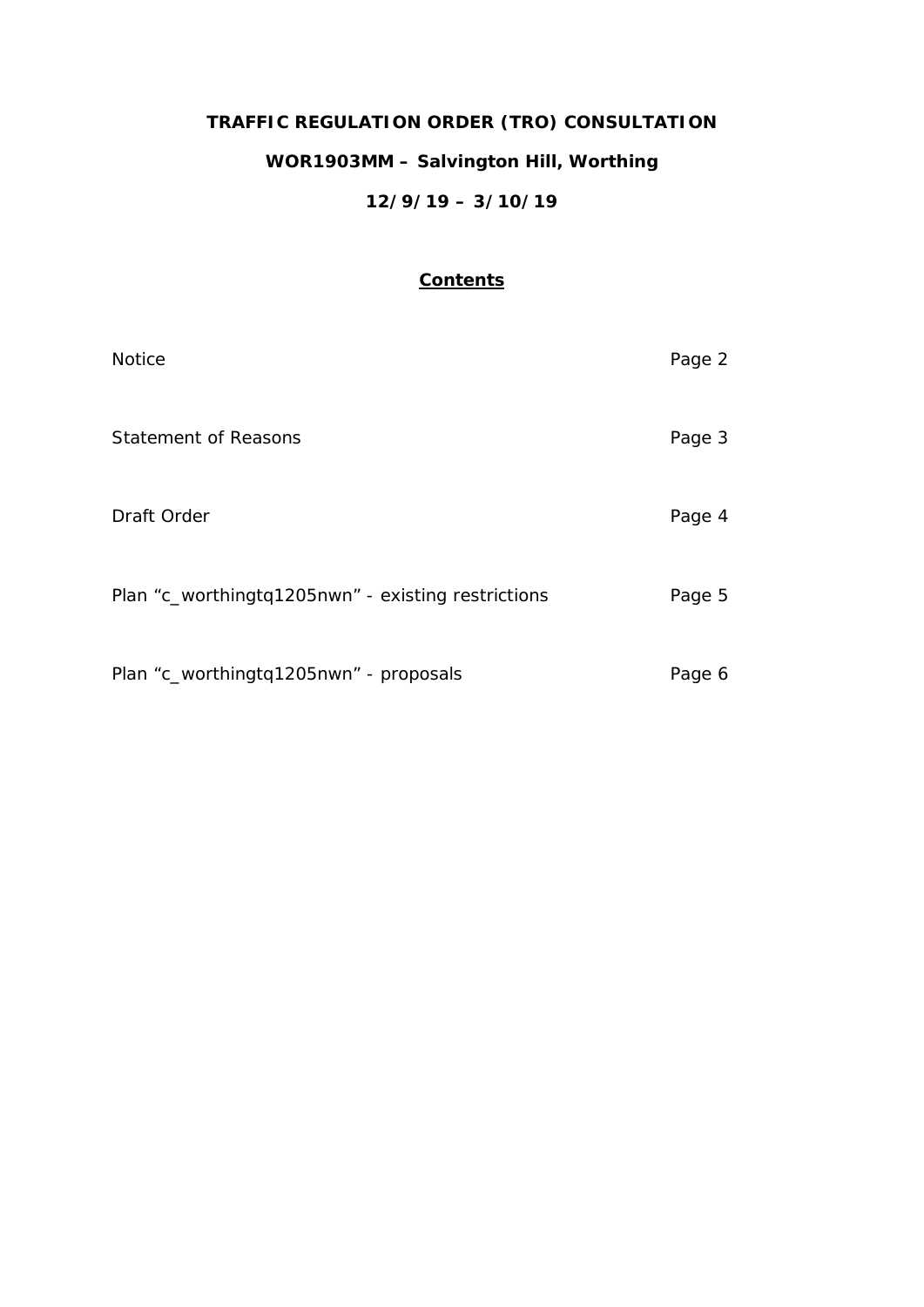#### **West Sussex County Council ((Worthing) (Parking Places & Traffic Regulation) (Consolidation) Order 2007)**

# **(Salvington Hill Amendment) Order 2019**

NOTICE is hereby given that West Sussex County Council proposes to make a permanent Traffic Regulation Order under the provisions of the Road Traffic Regulation Act 1984, the effect of which will be to prohibit waiting at any time (install double yellow lines) on both sides of Salvington Hill in Worthing, from its junction with the A27, northwards to a point 35 metres north of its junction with Broadview Gardens.

Full details of the proposals in this notice can be viewed on our website at www.westsussex.gov.uk. The website includes a response form for any comments or objections.

The documents may also be inspected at County Hall Chichester, during normal office hours, and at Durrington Library, Salvington Road, Worthing during normal library opening hours.

Any comments or objections about the proposal must be received before 3 October 2019. These may be submitted via the response form on the website mentioned above, by e-mail to [tro.team@westsussex.gov.uk](mailto:tro.team@westsussex.gov.uk) or in writing to TRO Team, West Sussex County Council, The Grange, Tower Street Chichester, PO19 1RH. For legal reasons, only correspondence including a full name and address will be considered. Please quote reference WOR1903-MM in all correspondence.

Dated this 12th day of September 2019. Director of Law & Assurance, County Hall, Chichester.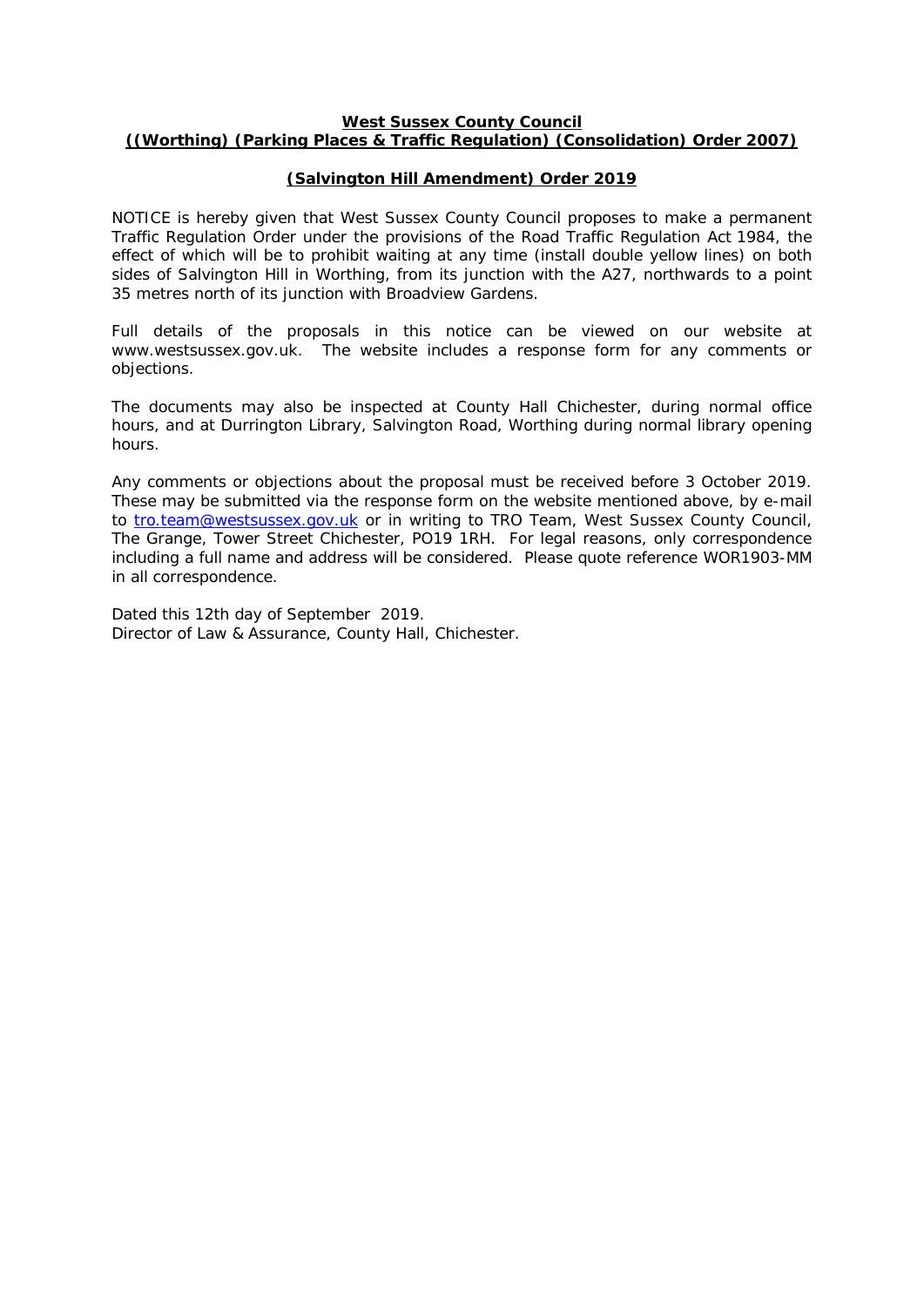#### **West Sussex County Council (Worthing) (Parking Places & Traffic Regulation) (Consolidation) Order 2007)**

#### **(Salvington Hill Amendment) Order 2019**

#### **STATEMENT OF REASONS FOR PROPOSING TO MAKE THE ORDER**

West Sussex County Council proposes to make a permanent Traffic Regulation Order, the effect of which will be to prohibit waiting at any time (install double yellow lines) on both sides of Salvington Hill in Worthing, from its junction with the A27, northwards to a point 35 metres north of its junction with Broadview Gardens

Salvington Hill narrows at its southern end as it approaches the A27. At this point the road runs adjacent to the Swandean Lodge NHS facility which increases the demand for parking on this section of road. It is reported that the narrow width of the road, combined with high levels of parking at this location prevents vehicles travelling in opposite directions from passing each other, and that when southbound traffic is queued waiting to turn onto the A27, vehicles turning into the road cannot pass. This leads to obstructed northbound vehicles queuing back onto the A27, increasing traffic problems on this busy trunk road.

It is proposed to resolve this problem by prohibiting parking on the narrow section of Salvington Hill near the junction, which will allow traffic to pass and avoid queues obstructing the A27, a situation which is considered dangerous.

The new Order is therefore proposed to facilitate the passage of traffic and to avoid danger to persons or traffic using the road.

The attached drawing TQ1205NWN shows the length of road affected by the proposed Order.

Director of Law & Assurance 4 June 2019

WOR1903-MM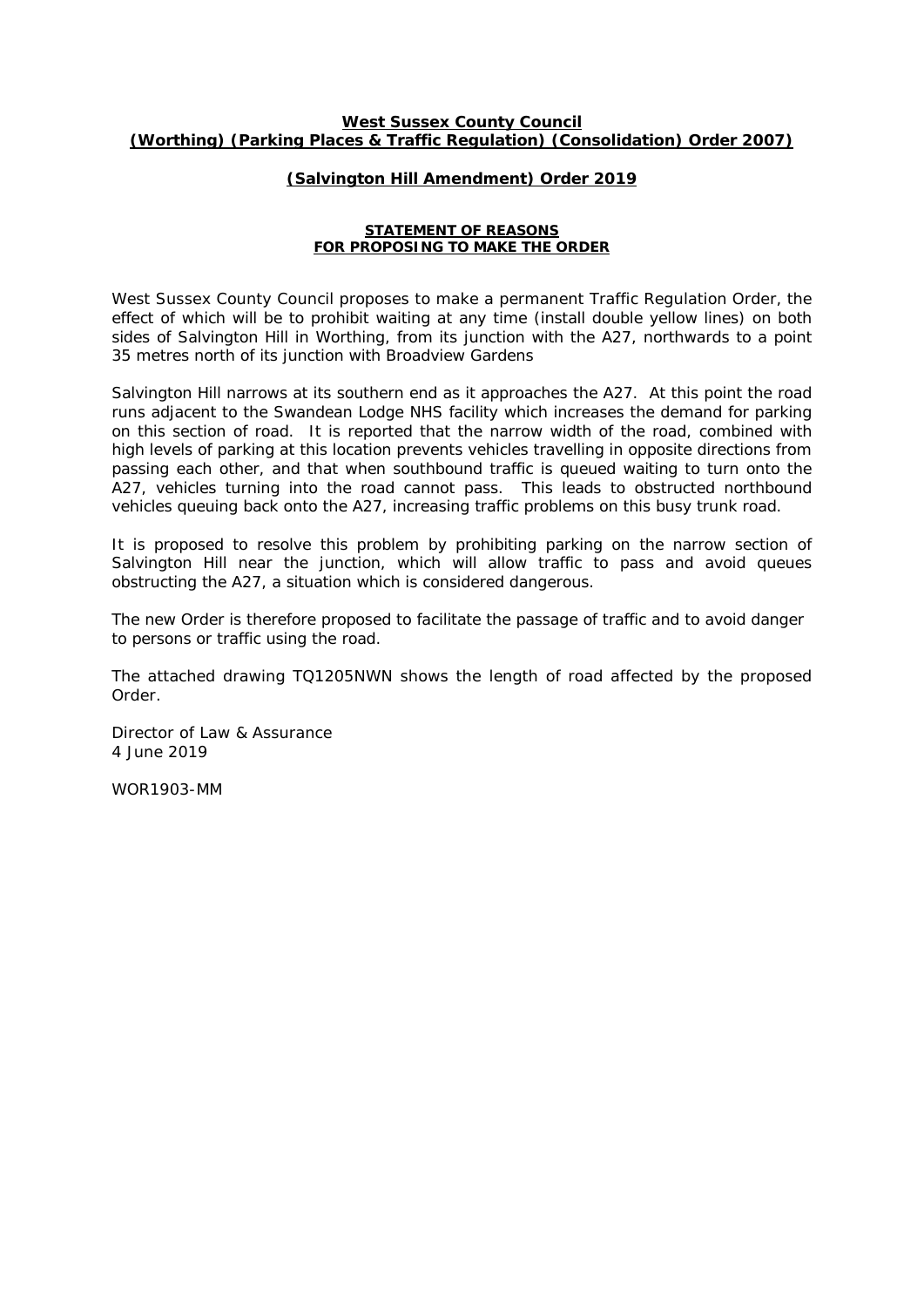### **WEST SUSSEX COUNTY COUNCIL ((WORTHING) (PARKING PLACES & TRAFFIC REGULATION) (CONSOLIDATION) ORDER 2007)**

# **(SALVINGTON HILL AMENDMENT) ORDER 2019**

West Sussex County Council in exercise of their powers under Sections 1 (1) 2 (1) and (2), 4 (2), 45, 46, 49 and 53 and Part IV of Schedule 9 of the Road Traffic Regulation Act 1984 ("the Act") as amended and of all other enabling powers and after consultation with the Chief Officer of Police in accordance with Part III of Schedule 9 to the Act hereby make the following Order: -

- 1. This Order shall come into operation on the \*\*\*\*\* day of \*\*\*\*\*\* 2019 and may be cited as "West Sussex County Council ((Worthing) (Parking Places & Traffic Regulation) (Consolidation) Order 2007) (Salvington Hill Amendment) Order 2019".
- 2. The "West Sussex County Council (Worthing) (Parking Places & Traffic Regulation) (Consolidation) Order 2007" is hereby amended by the insertion of the plan specified in the Schedule to this Order, attached hereto.

# **SCHEDULE Plan to be Inserted**

TQ1205NWN (Issue Number 1)

)

) ) ) )

THE Common Seal of THE (2002) WEST SUSSEX COUNTY COUNCIL  $\overrightarrow{)}$ was hereto affixed the

day of 2019

Authorised Signatory (and the state of the state of the state of the state of the state of the state of the state of the state of the state of the state of the state of the state of the state of the state of the state of t WOR1903-MM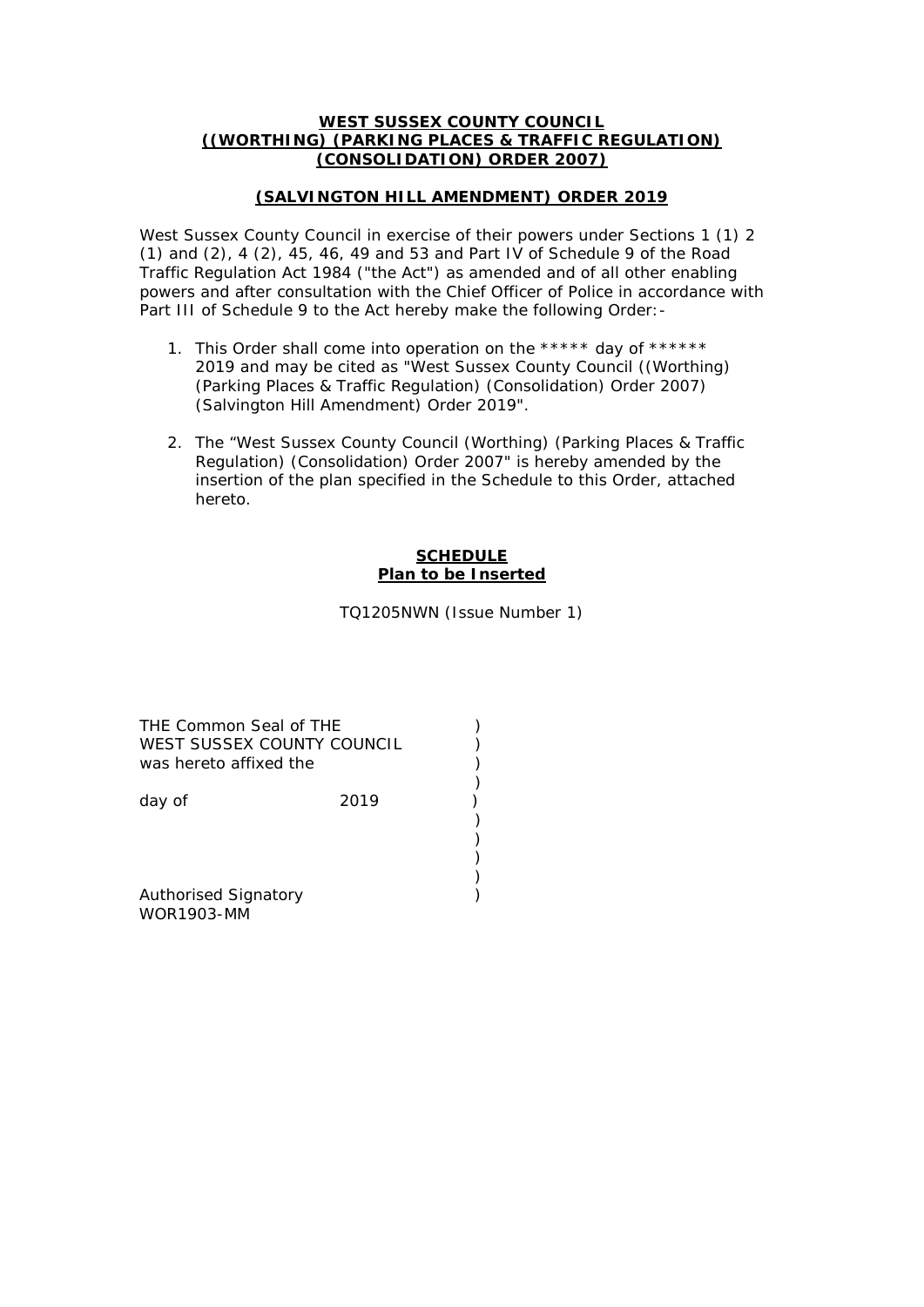